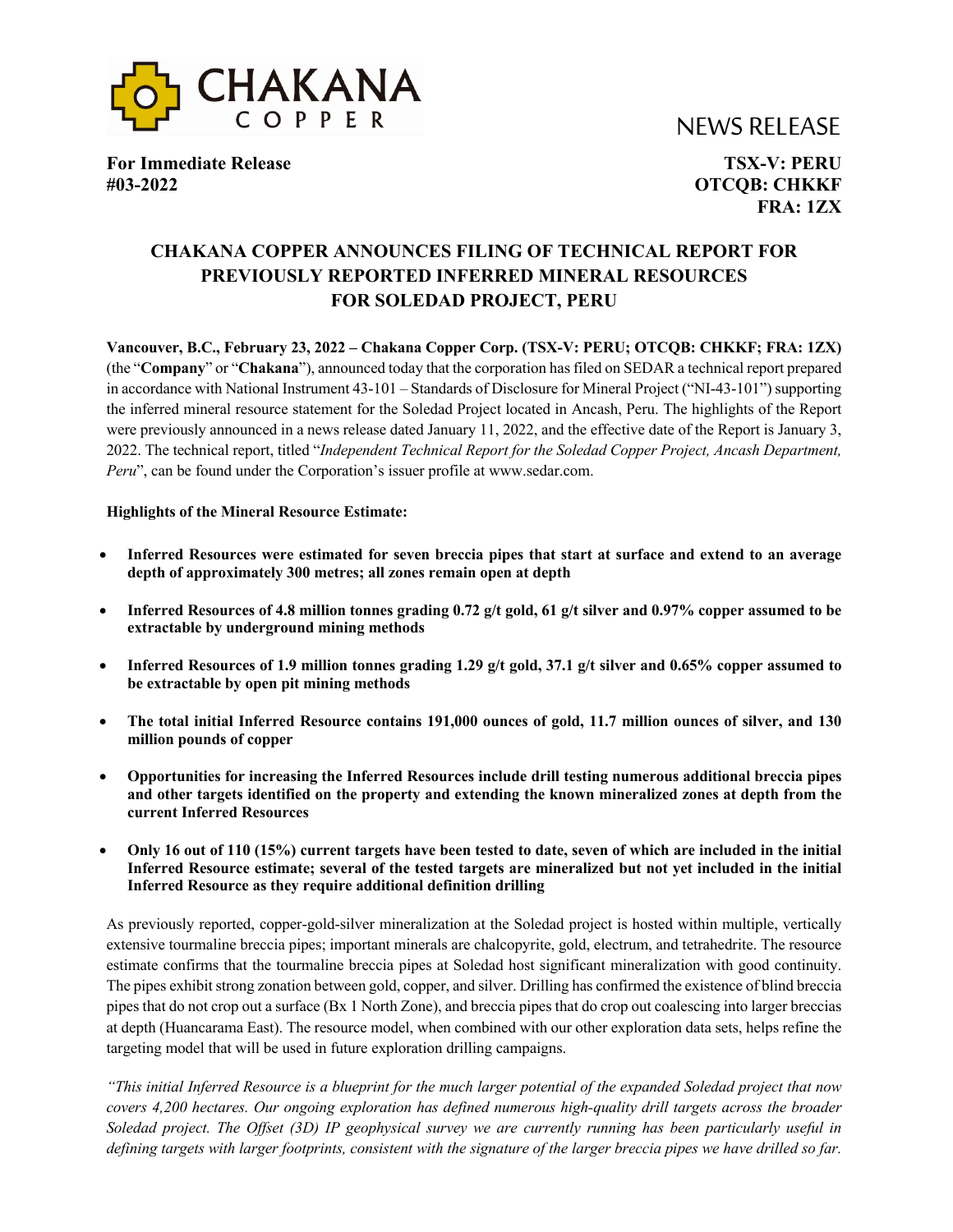*We are excited about testing the broader exploration potential of the project and continuing our ESG programs that have matured over the last couple of years,"* stated President and CEO David Kelley.

Mineral resources were estimated by W.F. Tanaka (FAusIMM) and audited and accepted by Dr. Gilles Arseneau (PGeo.) of ARSENEAU Consulting Services Inc. of Vancouver. Resources were estimated for seven tourmaline breccias by ordinary kriging into 5 by 5 by 10 m blocks. Grades were composited to 5 m length and silver composites were capped at 500 g/t for Breccia 1 and 720 g/t for Breccia 6.

The mineral resources were estimated in accordance with the CIM Definition Standards on Mineral Resources and Mineral Reserves adopted by CIM Council, as amended, and in accordance with National Instrument 43-101. Near surface mineral resources were reported inside an optimized pit shell and at a dollar equivalent cut-off of US\$ 25.00. The dollar equivalent is calculated using a US\$1,600 per ounce for gold, US\$20 per ounce for silver, and US\$3.50 per pound for copper. Metallurgical recoveries were assumed to be 85% for gold, 75% for silver and 90% for copper. Material not captured by the optimized pit shell was assumed to be extractable by underground mining methods if the blocks were above a US\$60 cut-off and represented a shape amenable to underground mining below the pit shell. Lead and zinc values also present at Soledad were not considered in the equivalent calculation.

Based on the above parameters, ACS estimated that the Soledad Project contains 4.8 million tonnes grading 0.72 g/t gold, 61 g/t silver and 0.97% copper amenable to extraction by underground mining methods plus an additional 1.9 million tonnes grading 1.29 g/t gold, 37.1 g/t silver and 0.65% copper amenable to extraction by open pit mining methods. All resources are classified as Inferred mineral resource as the term is defined by CIM. The QP is not aware of any known legal, political, environmental, or other risks that could materially affect the potential development of the mineral resources or mineral reserves per section 3.4(d) of 43-101.

| Cut-Off (US\$) $^{\wedge}$ | <b>Type</b>                     | <b>Breccia</b>      | Tonnes*   | Au $(g/t)$ | Ag(g/t) | Cu (%) |
|----------------------------|---------------------------------|---------------------|-----------|------------|---------|--------|
| \$25.00                    | Open Pit                        | Breccia 1           | 486,000   | 2.46       | 58.7    | 1.08   |
| \$25.00                    | Open Pit                        | Breccia 5           | 612,000   | 1.34       | 22.7    | 0.44   |
| \$25.00                    | Open Pit                        | Breccia 6           | 19,000    | 0.59       | 60.7    | 0.03   |
| \$25.00                    | Open Pit                        | Breccia 7           | 76,000    | 0.65       | 13.1    | 0.32   |
| \$25.00                    | Open Pit                        | Huancarama E        | 386,000   | 0.32       | 40.1    | 0.42   |
| \$25.00                    | Open Pit                        | Paloma <sub>E</sub> | 141,000   | 0.61       | 18.2    | 0.35   |
| \$25.00                    | Open Pit                        | Paloma W            | 169,000   | 0.85       | 44.0    | 1.12   |
| \$25.00                    | <b>Open Pit</b><br><b>Total</b> | <b>All Pipes</b>    | 1,889,000 | 1.29       | 37.1    | 0.65   |
| \$60.00                    | Underground                     | Breccia 1           | 2,170,000 | 0.65       | 85.7    | 1.24   |
| \$60.00                    | Underground                     | Breccia 5           | 1,045,000 | 1.08       | 13.6    | 0.86   |
| \$60.00                    | Underground                     | Breccia 6           | 114,000   | 1.28       | 88.5    | 0.29   |
| \$60.00                    | Underground                     | Breccia 7           | 177,000   | 0.78       | 103.7   | 0.11   |
| \$60.00                    | Underground                     | Huancarama E        | 1,185,000 | 0.52       | 53.5    | 0.79   |
| \$60.00                    | Underground                     | Paloma <sub>E</sub> | 82,000    | 0.22       | 23.3    | 0.68   |
| \$60.00                    | Underground                     | Paloma W            | 67,000    | 0.59       | 17.0    | 0.78   |
| \$60.00                    | Underground<br><b>Total</b>     | <b>All Pipes</b>    | 4,842,000 | 0.72       | 61.0    | 0.97   |
|                            | Open Pit +<br><b>UG</b>         | <b>All Pipes</b>    | 6,731,000 | 0.88       | 54.2    | 0.88   |

**Soledad Project - Inferred Mineral Resource Statement ACS, effective January 3, 2022** 

\*Numbers may not add up exactly due to rounding; ^ Cut-offs are based on \$1,600/oz gold, \$20/oz silver, and \$3.50 /lb copper and assumed recoveries of 90% for copper, 85% for gold, and 75% for silver.